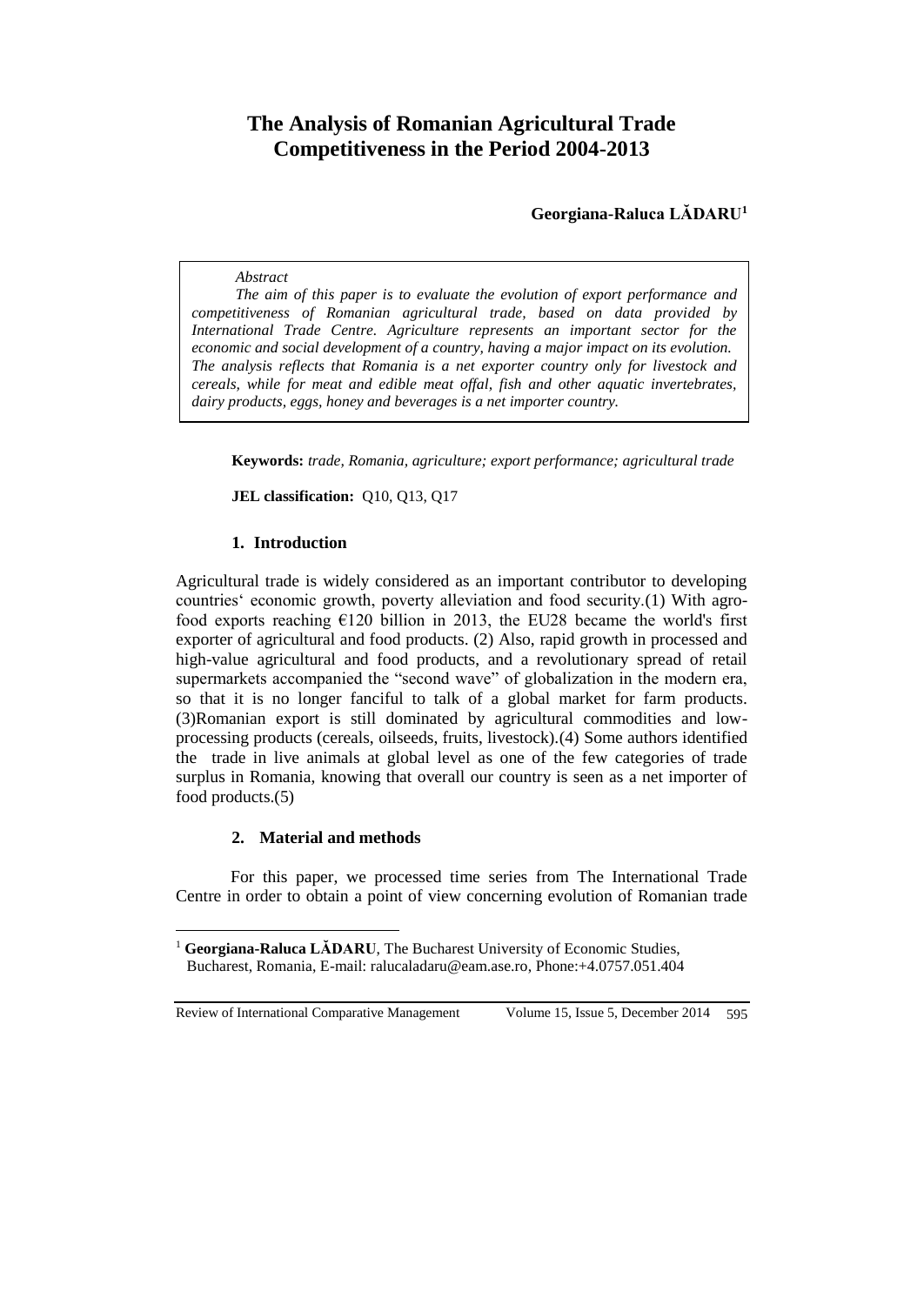in the period 2004-2013. The indicators that were included in this paper in order to evaluate Romanian agricultural trade competitiveness are related with export and import of different agricultural product categories, expressed in value terms.

## **3. Results and discussion**

The evolution of Romanian trade between 2004 and 2013 had a positive trend. In 2013, Romania's trade reached 104.8 billion euros, which was the record volume of foreign trade, with an increase of 5.26% compared to 2012 and with 5.07% compared to 2011.



**Figure 1. The evolution of Romanian trade in the period 2004-2013 (thousand Euro) Source***:* own calculation based on data from International Trade Centre, 2015

Regarding the evolution of trade components, respectively export and import, Romania is a net importer country in the analyzed period, as we can see in the figure below:





**Source***:* own calculation based on data from International Trade Centre, 2015

596 Volume 15, Issue 5, December 2014 Review of International Comparative Management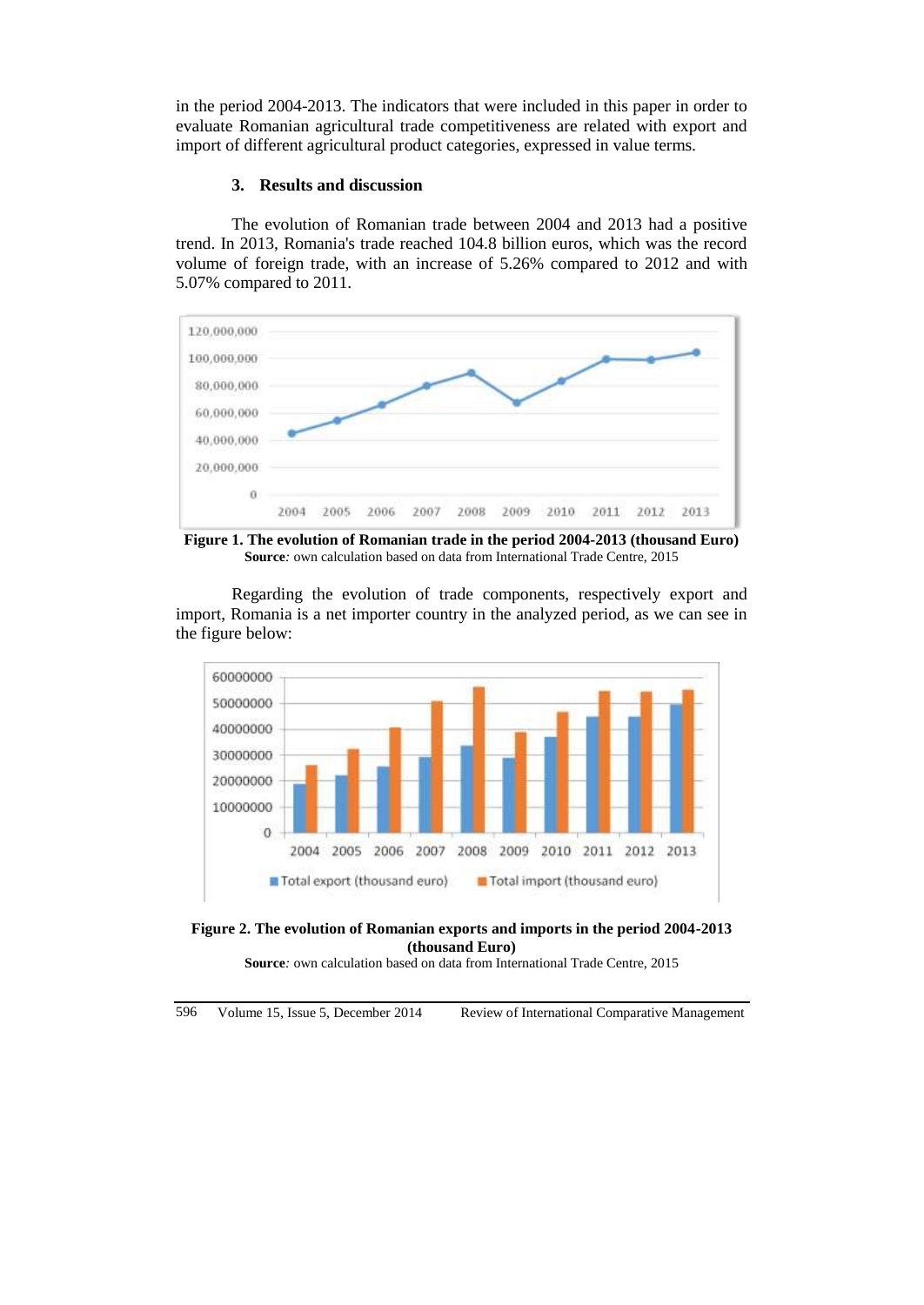Romania couldn't export livestock of sheep, cattle or goats by EU member states, except for immediate slaughter. Restrictions were imposed in the context of bluetongue disease cases. But, we can see that the export trend registered an increasing rate:





**Source:** own calculation based on data from International Trade Centre, 2015

The exports and the imports of meat and edible offal had fluctuated in the analyzed period. From the data shown in Figure 3 it can be seen that in 2013 the total export reached the amount of 227.194 thousand euro, while the import was 489.680 thousand euro in the same year. This fact can be explained as it is known that Romania exports livestock and imports processed meat.





**Source**: own calculation based on data from International Trade Centre, 2015

Review of International Comparative Management Volume 15, Issue 5, December 2014 597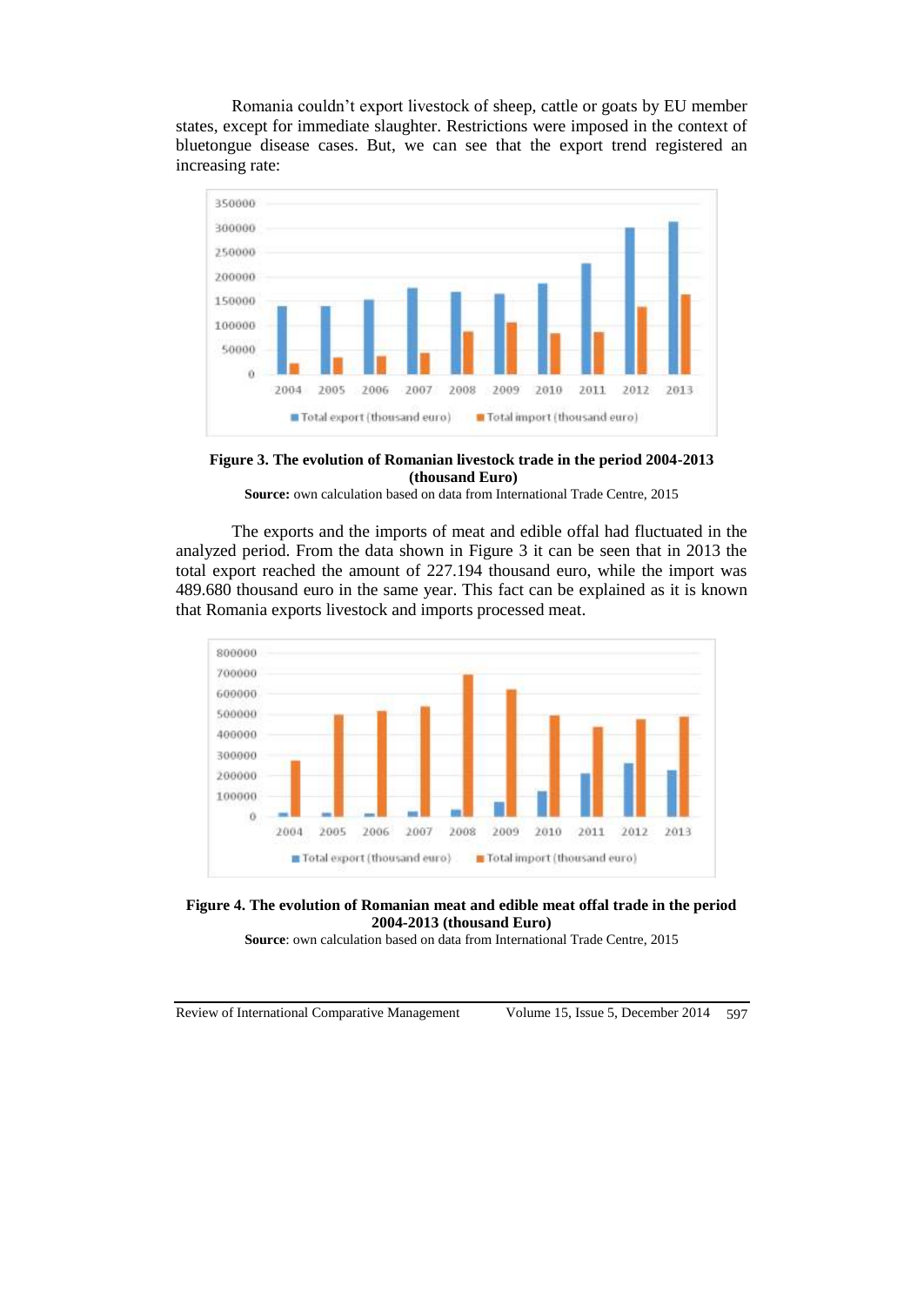The evolution of Romanian trade with fish reflects that imports are the main source of fish supply in the food market, as it is shown in the figure below:





**Source:** own calculation based on data from International Trade Centre, 2015

The evolution of Romanian trade with dairy products, eggs and honey reflect an increasing trend, respectively: the exports increased with 377,17% (in 2013 was 150.867 thousand euro) and imports increased with 949,99% (in 2013 was 300.102 thousand euro).



**Figure 6. The evolution of Romanian exports and imports of dairy products, eggs and honey during 2004-2013(thousand Euro)**

**Source**: own calculation based on data from International Trade Centre, 2015

598 Volume 15, Issue 5, December 2014 Review of International Comparative Management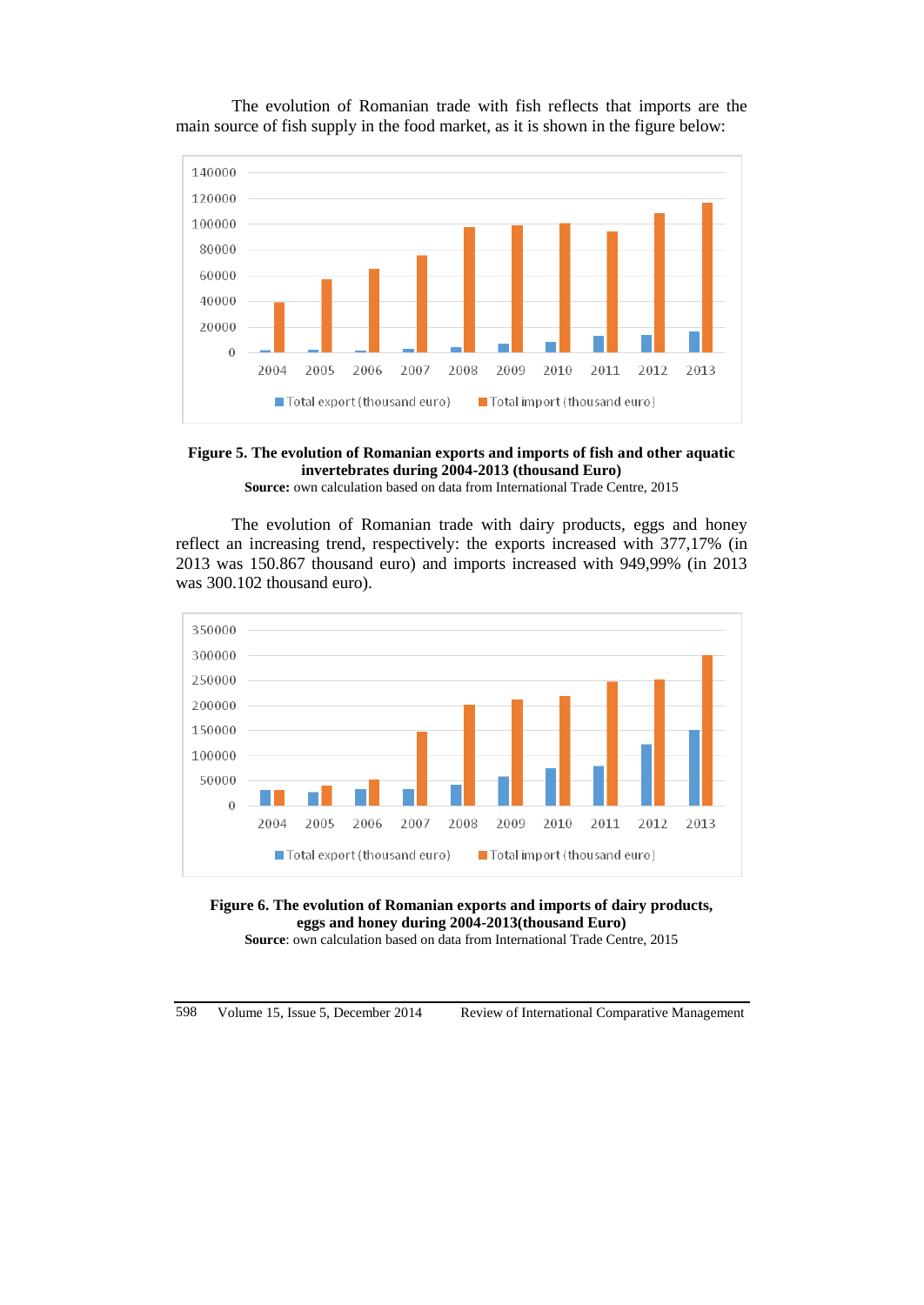The evolution of Romanian trade with cereals reflects that exports registered an increasing of 4486,60% during 2004 and 2013, which reflects the increasing of cereals supply around the world.





**Source:** own calculation based on data from International Trade Centre, 2015

In the analyzed period, the beverage sector registered an oscillating trend for trade sector, but we can see an increasing rate of export, which reflect that the Romanian beverage sector became competitive in the international market.





**Source***:* own calculation based on data from International Trade Centre, 2015

Review of International Comparative Management Volume 15, Issue 5, December 2014 599